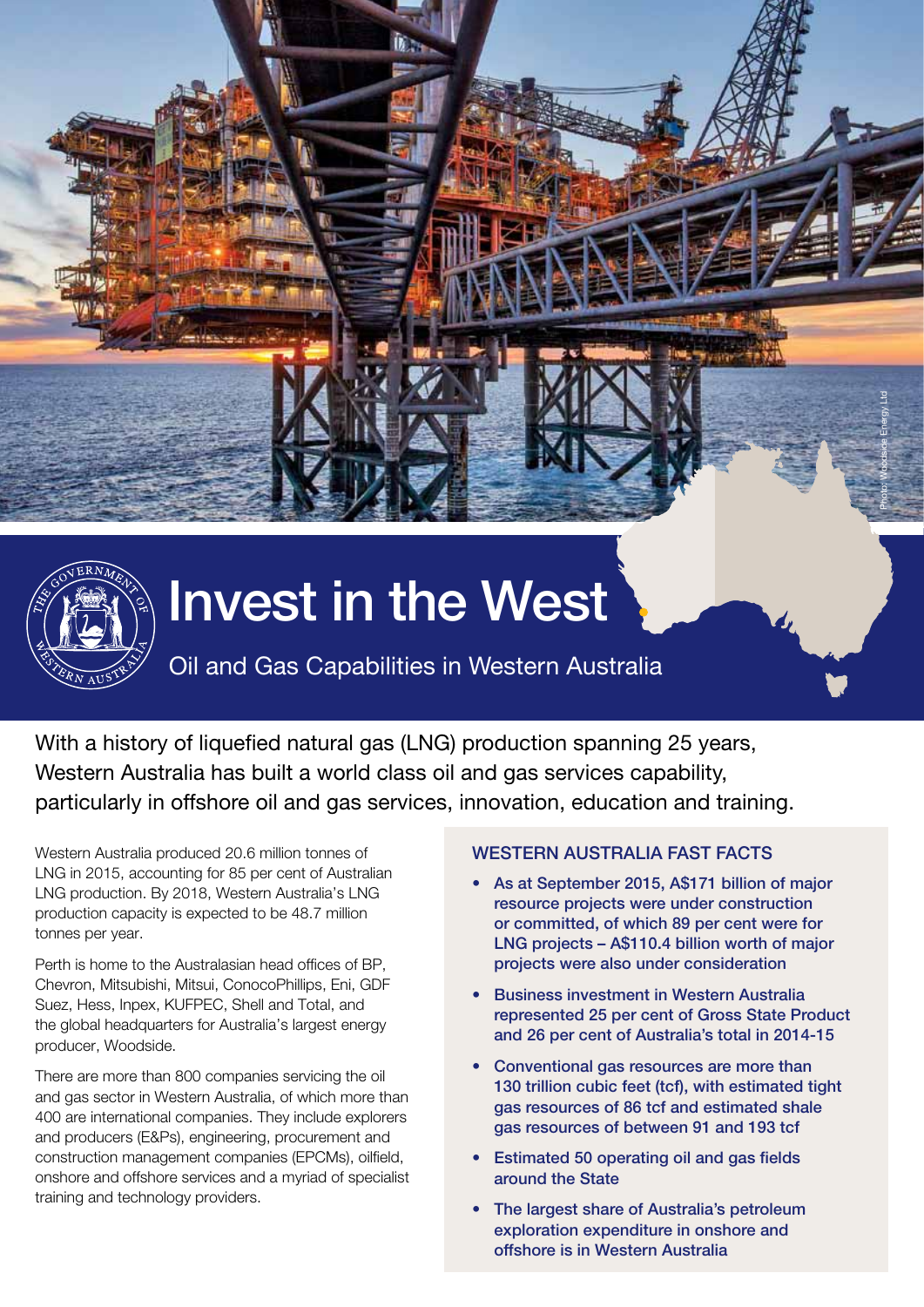# **Western Australia's Natural Gas Reserves/Resources (tcf)**





## **Western Australia – A Global Resources Leader**

As the world's leading diversified minerals and energy province, Western Australia produces a significant global market share of more than ten commodities including iron ore, diamonds, LNG, and gold.

Perth is a founding member of the World Energy City Partnership and is the only Australian city that is an active participant.

#### **Western Australia's Commercial Environment**

- Western Australia accounts for almost one third (31.9 per cent) of all companies listed on the Australian Securities Exchange
- 75 companies hold interests in offshore exploration and production titles and 55 companies hold interests in onshore exploration and production titles in Western Australia
- Western Australia has the shortest travel times from an Australian State capital to most Asian and Indian Ocean markets.

### **Western Australia offers both capabilities and investment opportunities in the oil and gas sector:**

- Subsea and marine
- Unconventional gas
- Operations and maintenance
- Engineering design and fabrication
- Logistics and transport
- Emergency response and safety
- Research and innovation
	- Automation of knowledge work
	- 'Internet of things' and the application of the internet to energy and resources
	- Advanced robotics autonomous and near-autonomous vehicles
	- Advanced materials
	- Advanced oil and gas exploration and recovery.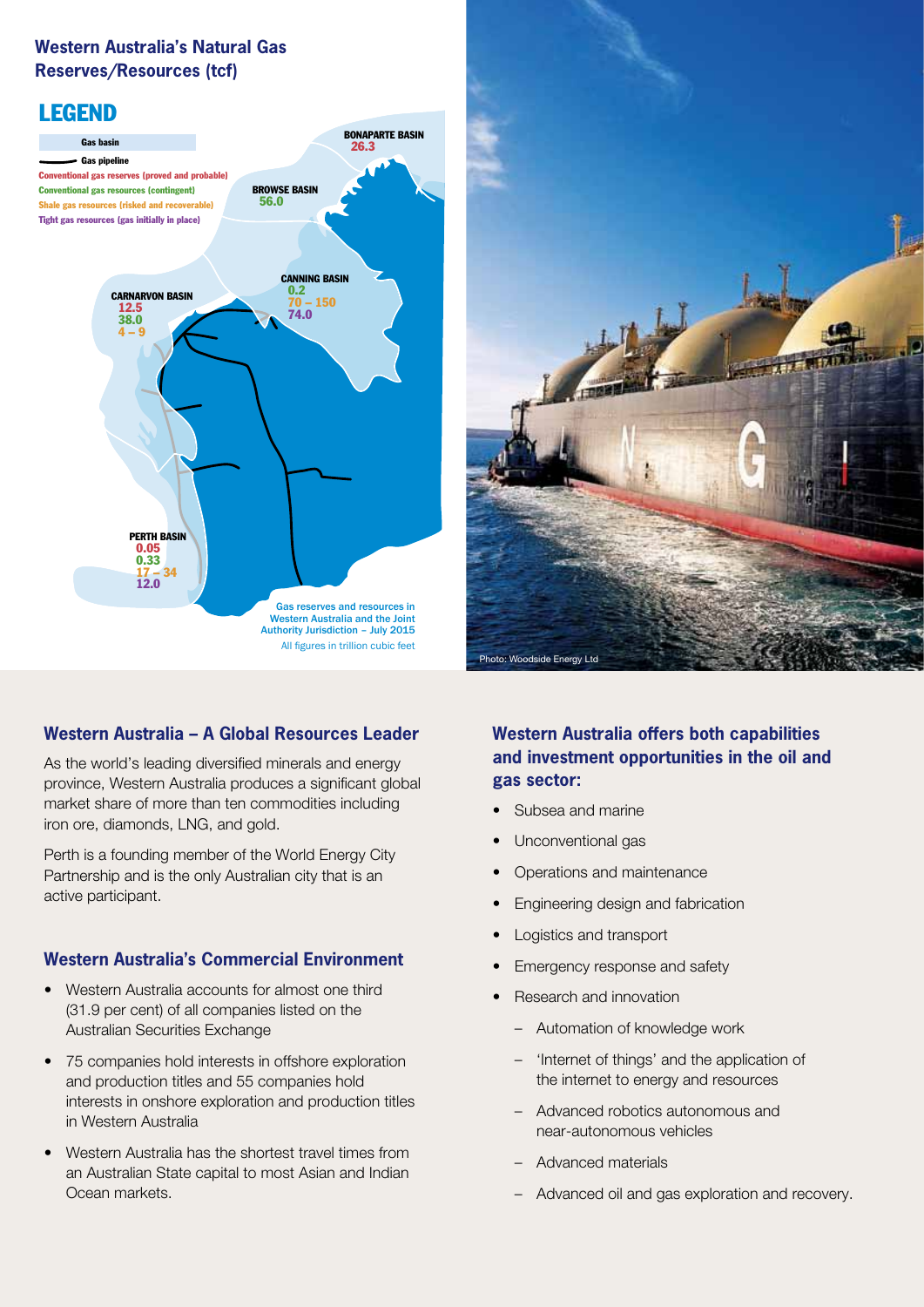#### **Oil and Gas Research and Innovation Capabilities in Western Australia**

Perth is home to the newly established National Energy Resources Australia (NERA); an oil, gas, coal and uranium industry growth centre. The Australian Government has committed funding of A\$15.4 million for the centre over four years.

Global technology divisions of major oil and gas companies based here include:

- Chevron Global Technology Centre
- **IBM Natural Resource Solutions Centre** for Petroleum
- GE Oil and Gas service, Maintenance and Training Facility
- Shell Centre for Floating LNG Learning and Research
- Woodside Technology and Innovation Hub
- Siemens Remote Service Centre.

Western Australia's resource sector research and development expenditure was almost A\$1.3 billion, or 45 per cent of total Australian expenditure in 2013-14.

Resource sector trainees in Western Australia have the unique learning opportunity of being exposed to a globally recognised oil and gas sector as well as a world leading mining and METS sector. Western Australia has a skilled workforce of approximately 1.4 million people.

Perth is globally ranked 4th (after the Silicon Valley, Calgary, and Houston) for the number of engineers per 1000 employees.

The State's strong and diversified resources industry creates opportunities for unique collaboration and application of skills and technology across both energy and mining sectors.

Western Australia has developed capabilities in big data and data analytics with the establishment of several data infrastructure and R&D projects that directly or indirectly will benefit the State's oil and gas sector.

These include:

- iVEC Pawsey Supercomputing Centre
- Cisco Internet of Everything Innovation Centre an industry and research collaboration established by Curtin University and Woodside Energy
- Square Kilometre Array project a global radioastronomy project involving institutions from more than 20 countries.

# **Oil and Gas Education and Training**

Perth has become a global centre for oil and gas education, training and industry development through world class institutions including The University of Western Australia, Curtin University, and the Australian Centre for Energy and Process Training.

At the forefront of oil and gas research in this State are publicly funded institutions such as the Commonwealth Scientific and Industrial Research Organisation (CSIRO), the Australian Resources Research Centre (ARRC), and the Western Australian Energy Research Alliance (WA:ERA).

Western Australia's academic sector is working with government, industry associations and operating companies to address industry challenges and develop advanced technologies and innovative solutions.